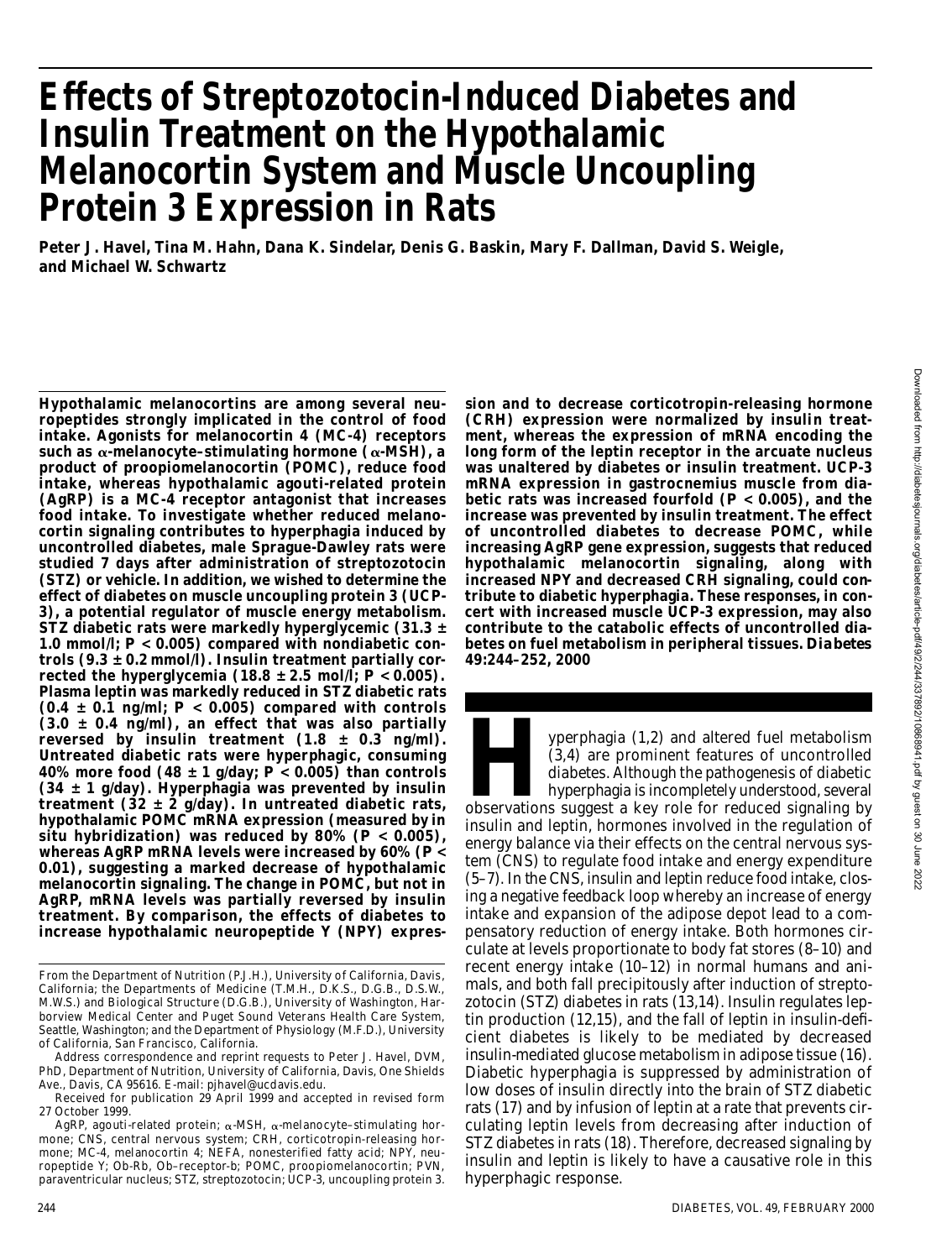A major mechanism underlying the effects of insulin and leptin to reduce food intake involves the regulation of hypothalamic neuropeptide systems (19,20). For example, central administration of either insulin or leptin inhibits the expression of the orexigenic neuropeptide, neuropeptide Y (NPY) (17,21,22), and increases the hypothalamic expression (21,22) and peptide content (23) of corticotropin-releasing hormone (CRH), a neuropeptide that inhibits food intake (24). Recently, the hypothalamic melanocortin system has emerged as a potentially important target for the effects of leptin on energy homeostasis. Central administration of melanocortin 4 (MC-4) receptor agonists causes anorexia (25), whereas antagonists have the opposite effect (25,26). Moreover, proopiomelanocortin (POMC) deficiency (27), ectopic expression of the endogenous melanocortin receptor antagonist agouti (28), or genetic deletion of MC-4 receptors (29) causes marked obesity in mice, suggesting that signaling at MC-4 receptors is critical for normal energy homeostasis. The hypothalamic melanocortin system is regulated by leptin, since conditions associated with low leptin levels, such as fasting or genetic leptin deficiency, induce both decreased hypothalamic POMC mRNA levels (30,31) and increased expression of agouti-related protein (AgRP) (32), and leptin administration blocks these responses (30,31). Increased food intake in leptin-deficient conditions may therefore arise, at least in part, from reduced melanocortin signaling. Because uncontrolled diabetes is accompanied by decreased levels of insulin and leptin, we hypothesized that hypothalamic expression of POMC mRNA should decrease, while AgRP gene expression should increase. These responses could have an important role in the pathogenesis of diabetic hyperphagia.

Uncontrolled diabetes also has marked effects on energy metabolism in peripheral tissues, and the family of uncoupling proteins has emerged as potential mediators of tissue-specific changes in fuel utilization. Uncoupling protein 3 (UCP-3) is a recently described member of this family (33,34). UCP-3 is strongly induced in skeletal muscle during fasting (35,36). Although the consequences of increased UCP-3 for muscle energy metabolism remain to be elucidated, we hypothesized that because uncontrolled diabetes shares many hormonal and metabolic responses in common with prolonged fasting (e.g., decreased insulin and leptin levels and increased levels of nonesterified fatty acids [NEFAs] and ketones), animals with uncontrolled diabetes should have increased UCP-3 expression in skeletal muscle. Therefore, in this study, we examined and compared the expression of mRNA encoding neuropeptides involved in energy homeostasis (NPY, CRH, POMC, and AgRP) as well as the long form of the leptin receptor in the hypothalamus (all by in situ hybridization) and UCP-3 expression in skeletal muscle (by Northern blot) of nondiabetic rats, rats with uncontrolled STZ diabetes, and diabetic rats treated with insulin.

#### **RESEARCH DESIGN AND METHODS**

Animals. A total of 27 adult male Sprague-Dawley rats (Charles River, Wilmington, MA) weighing 260–320 g were used for the studies. The animals were individually housed in hanging wire cages and fed a standard commercial diet (#557; Ralston Purina, Belmont, CA) and deionized water ad libitum. The light/dark cycle was 12 h on and 12 h off, with lights on at 0600. Experimental protocols were approved by the Institutional Animal Use and Care Committee of University of California, Davis, and were conducted in accordance with the National Institutes of Health Guide for the Use and Care of Laboratory Animals.

Induction of diabetes. Insulin-deficient diabetes was induced with subcutaneous injections of freshly prepared STZ (Sigma, St. Louis, MO) at a dose of 40 mg/kg in ice-cold 0.5 mol/l citrate buffer (pH 4.5). A second dose of STZ (40 mg/kg) was administered 24 h later. This regimen produces insulin-deficient diabetes (plasma glucose >450 mg/dl) in >95% of treated animals without inducing renal failure or loss of animals from hypoglycemia secondary to insulin release associated with acute B-cell destruction (37). Control animals received subcutaneous injections of citrate buffer only.

**Experimental protocol.** To examine changes of hypothalamic neuropeptides and UCP-3 after short-term (7 days) STZ diabetes, diabetes was induced with STZ in 18 rats as described above. Nine buffer-injected rats served as nondiabetic controls. To examine the effects of insulin treatment designed to reduce plasma glucose concentrations, at the time of the second STZ injection, nine of the diabetic animals each received a single implant impregnated with bovine insulin (Linplant, Toronto, Canada) placed subcutaneously through a 14-gauge needle under light ketamine/xylazine (30/10 mg/kg, respectively) anesthesia as previously described (13). These implants slowly release insulin (~2 U/day) for up to 40 days. The control and nine other STZ diabetic rats were sham implanted. Plasma glucose was monitored daily from a tail blood sample (~0.5 ml) collected in a heparinized tube (Sarstedt, Hayward, CA) during brief restraint (<2 min) in a polyethylene rodent restraint cone. Plasma glucose was markedly elevated (>25 mmol/l) in all untreated STZ diabetic rats.

Food intake and body weight were measured daily. After 7 days, the animals were killed by decapitation. The brains were removed immediately and placed in a cerebrum-down orientation on a glass microscope slide on a slab of dry ice and covered with powdered dry ice. This method is necessary to preserve the normal hypothalamic architecture. The liver, kidney and epididymal, retroperitoneal,  $\frac{1}{8}$ and inguinal fat depots were removed and weighed. Gastrocnemius muscle was dissected, weighed, and frozen immediately in liquid nitrogen.

**Assays and data analysis.** Plasma glucose was measured by the glucose oxidase method with a glucose analyzer, Model 2700 (Yellow Springs Instruments, Yellow Springs, OH). Plasma NEFA concentrations were measured with a kit from Waco (Richmond, VA). Plasma insulin was measured by radioimmunoassay using rat  $\frac{a}{b}$ insulin standards from Novo Nordisk (Bagsvaerd, Denmark). Plasma leptin was measured with a radioimmunoassay for rat leptin with reagents from Linco Research (St. Charles, MO) as previously described (38). Plasma corticosterone was measured by radioimmunoassay (39) in the six rats in each group that were killed during the first 8 h of the light cycle (i.e., prior to 1400), because plasma corticosterone levels are level at this time but begin to increase during the last 4 h of the light cycle (40). The intra- and interassay coefficients of variation for the assay are 4.0% and 11.2%, respectively, with a lower limit of detection of 0.2 ng/ml. The antibody used in the assay does not cross-react with insulin, proinsulin, glucagon, pancreatic polypeptide, or somatostatin. UCP-3 expression in gastrocnemius muscle was measured in six of the nine rats from each group by Northern blot analysis and as previously described (36). UCP-3 expression was normalized to the expression of  $\beta$ -actin. **In situ hybridization** Downloaded from http://diabetesjournals.org/diabetes/article-pdf/49/2/244/337892/10868941.pdf by guest on 30 June 2022

*Tissue preparation.* Brains were removed immediately after decapitation between 0800–1200, frozen on dry ice, sectioned in a coronal plane at 14 um with  $\overline{\mathfrak{S}}$ a cryostat, mounted on RNase-free slides, and treated with 4% paraformaldehyde, acetic anhydride, ethanol, and chloroform (22). For each probe, 3–6 slides (6–12 brain sections) that contain hypothalamus in the mid- to rostral region of the arcuate nucleus (for POMC, NPY, and AgRP mRNA) or through the paraventricular nucleus (PVN) (for CRH mRNA) were selected from each animal for hybridization. Care was taken to insure that the sections were anatomically matched among animals. For each study, all brain slices were concurrently prepared for hybridization and were used in the same hybridization assay.

*Hybridization procedure.* Antisense oligonucleotide probes for NPY and CRH were labeled with 33P-deoxyATP (Amersham, Arlington Heights, IL) using terminal deoxynucleotide transferase (BRL, Bethesda, MD) and purified across NENsorb columns (New England Nuclear, Boston, MA), as previously detailed (22). For hybridization to POMC or AgRP mRNA, riboprobes were transcribed from cRNA templates using  $[^{33}P]$ UTP (30). The expression of the long form of the leptin receptor (Ob–receptor-b [Ob-Rb]) in the arcuate nucleus was examined using a riboprobe specific for the rat Ob-Rb mRNA (41,42). The hybridization signal in the arcuate nucleus of each brain slice was determined from autoradiograms using an MCID image analysis system (Imaging Research, St. Catherines, Ontario), as described previously (30). Both the film density and hybridization image area were measured, the product of which was calculated as an index of mRNA levels from the mean of 6–12 sections per animal. The anatomical equivalence of hypothalamic sections among animals was obtained by selecting slides (viewed with a darkfield stereomicroscope) with the aid of a rat brain atlas before hybridization and verifying the anatomical identifications by staining sections with cresyl violet after hybridization but before computer densitometry of the film images.

**Statistical analysis.** Statistical analyses were performed using a software package (StatView for Macintosh; Abacus, Berkeley, CA). Comparisons of means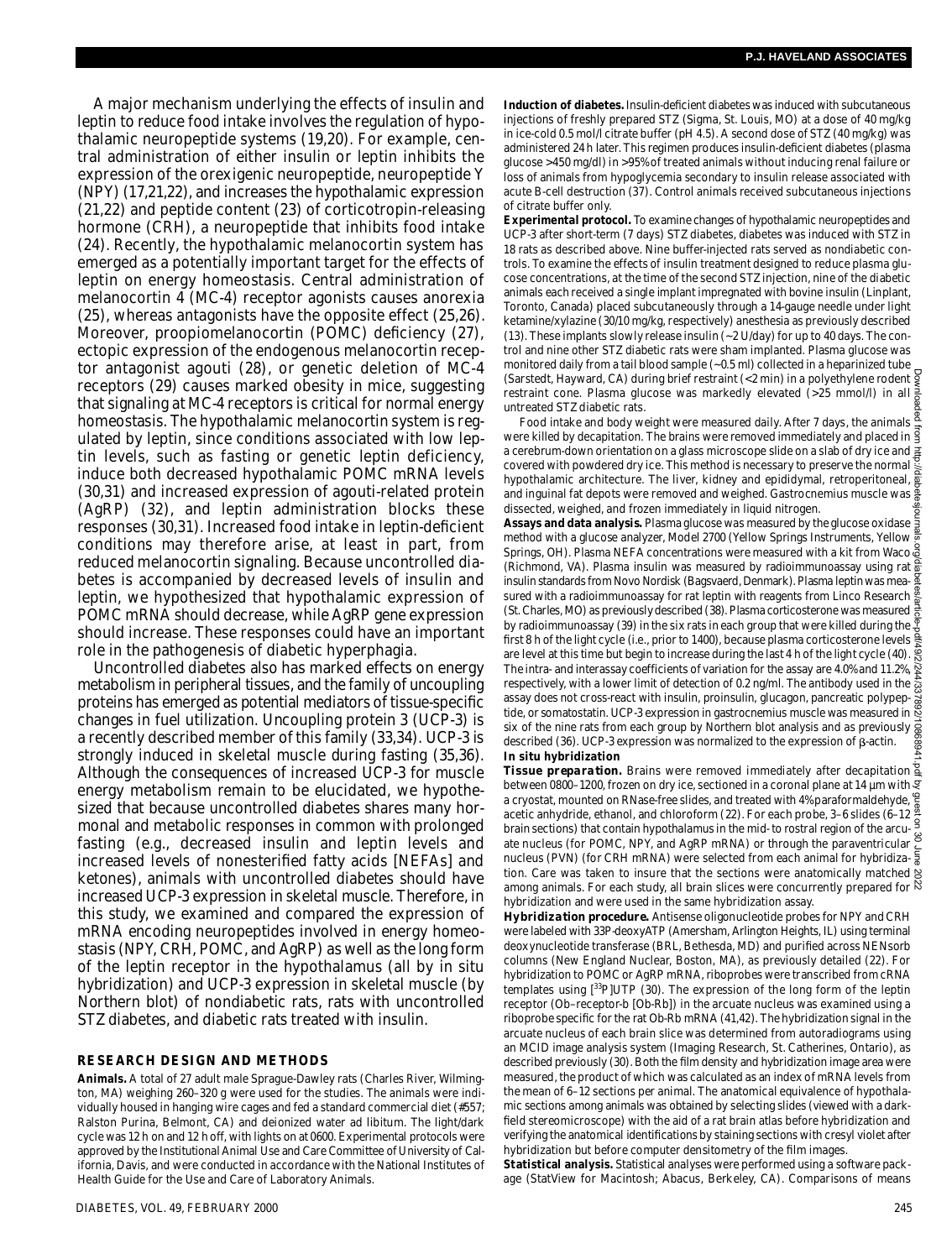#### **TABLE 1**

Body weight changes and tissue weights after 7 days in nondiabetic control rats, untreated STZ diabetic rats, and diabetic rats treated with insulin implants

|                                    |                                    | STZ             |                     |
|------------------------------------|------------------------------------|-----------------|---------------------|
|                                    | Control<br>(nondiabetic) Untreated |                 | Insulin-<br>treated |
| n                                  | 9                                  | 9               | 9                   |
| Initial body weight (g)            | $294 + 6$                          | $295 + 4$       | $294 + 5$           |
| Final body weight (g)              | $324 \pm 7$                        | $284 \pm 51$    | $306 + 8$           |
| Body weight (g)                    | $31 + 3$                           | $-10 \pm 31$    | $13 \pm 31$         |
| Liver weight (g)                   | $13.6 + 0.6$                       | $11.2 \pm 0.31$ | $12.3 + 0.7$        |
| Kidney weight (q)                  | $2.7 + 0.1$                        | $3.3 \pm 0.11$  | $2.9 + 0.1$         |
| Epididymal fat weight (g)          | $3.1 + 0.2$                        | $1.8 \pm 0.11$  | $2.6 \pm 0.2$       |
| Retroperitoneal fat<br>weight (g)  | $2.5 \pm 0.3$                      | $1.0 \pm 0.11$  | $2.0 + 0.2$         |
| Inguinal fat weight (g)            | $4.9 \pm 0.3$                      | $2.7 \pm 0.11$  | $3.8 \pm 0.3*$      |
| Total fat weight (g)               | $10.5 \pm 0.7$                     | $5.4 \pm 0.31$  | $8.4 \pm 0.7^*$     |
| Gastrocnemius muscle<br>weight (g) | $3.7 + 0.1$                        | $3.3 \pm 0.11$  | $3.6 \pm 0.1$       |

\**P* < 0.05 vs. control; †*P* < 0.01 vs. control.

within a group were made with a paired *t* test. For comparisons between groups, analysis of variance was used with a Dunnett's post test. Linear regression analysis was also performed. The null hypothesis of equal means was rejected at the *P* = 0.05 level of significance. Data are expressed as means ± SE.

#### **R E S U LT S**

**Body weight and food intake.** STZ diabetic rats lost 10 g of body weight by 7 days after the induction of diabetes, whereas nondiabetic animals gained 31 g during this period (Table 1). Insulin-treated diabetic rats also gained weight, but this weight gain (13 g) was less than that of the control animals (Table 1). Organ/tissue weights in the three groups of animals are provided in Table 1. The weight of three fat depots was reduced by ~50% and partially, but not completely, restored to  $\sim$ 80% of control by insulin treatment. The combined weight of the left and right gastrocnemius muscles was reduced by ~10% in untreated diabetic rats relative to control animals and was not decreased in diabetic rats treated with insulin implants (Table 1). Diabetic rats were hyperphagic relative to control animals, with mean daily food intake being increased by  $43 \pm 3\%$  ( $P < 0.0001$  vs. control; Fig. 1). Insulin treatment of diabetic rats on average completely prevented this hyperphagia (Fig. 1), but there was a range of food intake within the insulin-treated diabetic animals that was related to the degree of glycemic regulation (*r* = 0.94,  $P < 0.001$ ).

**Plasma hormones and metabolites.** The STZ diabetic animals were markedly hyperglycemic, with mean plasma glucose levels of 31.3 ± 1.0 mmol/l (Fig. 2*A*). Treatment of diabetic rats with insulin implants reduced, but did not normalize, plasma glucose levels (Fig. 2A). Plasma NEFAs were nearly doubled in untreated diabetic rats compared with control animals. NEFA levels were normalized by insulin treatment in the STZ diabetic rats that received insulin implants (Fig. 2*B*). As expected, STZ-treated rats were hypoinsulinemic, with mean plasma insulin levels 85% below levels in control animals (Fig. 3*A*). In contrast, diabetic rats with insulin implants had plasma insulin levels more than twice as high as control rats (Fig. 2*A*). Plasma lep-



**FIG. 1. Food intake 7 days after induction of diabetes in control (nondiabetic), STZ diabetic, and STZ diabetic rats treated with subcutaneous insulin (INS) implants (***n* **= 9 per group). \****P* **< 0.05 vs. control.**

tin levels were reduced by >80% in STZ diabetic rats. Although insulin-treated diabetic rats had plasma leptin concentrations four times higher than those in untreated diabetic animals, these levels remained below those in control animals (Fig. 3*B*). Within the group of insulin-treated diabetic animals, plasma leptin concentrations were correlated with plasma insulin levels (*r* = 0.80; *P* < 0.01). Plasma corticosterone was elevated fivefold in untreated STZ diabetic rats, but it was not different from control levels in insulinimplanted diabetic animals (Fig. 3*C*).

**Hypothalamic neuropeptide, leptin receptor, and** muscle UCP-3 expression. The in situ hybridization autoradiographic signal for NPY mRNA expression in the arcuate nucleus of the hypothalamus was increased by 60  $\pm$ 15% (*P* < 0.025) in untreated STZ diabetic rats and was not different from control levels in insulin-treated diabetic animals (Fig. 4*A*). In contrast, CRH expression was reduced by  $30 \pm 8\%$  ( $P < 0.05$ ) in the PVN of untreated diabetic rats and, like NPY, was normalized in insulin-treated animals (Fig. 4B). Hypothalamic POMC expression was markedly reduced to <20% of control levels in the arcuate nuclei of untreated diabetic rats. This reduction was partially reversed, but not normalized, by insulin treatment of diabetic animals (Fig. 5*A*). In contrast, the expression of AgRP mRNA was increased by  $69 \pm 21\%$  ( $P < 0.01$ ) in the hypothalamus of STZ diabetic rats, and this overexpression was unaffected by insulin treatment of diabetic animals (Fig. 5B). Among the nondiabetic control animals, NPY expression was significantly correlated with the expression of AgRP  $(r = 0.82; P < 0.025)$ . The expression of the long form of the leptin receptor (Ob-Rb) in the arcuate nucleus was not different between nondiabetic animals and either untreated or insulin-treated diabetic rats (Fig. 5*C*) .

After normalizing for  $\beta$ -actin, the expression of UCP-3 in gastrocnemius muscle in untreated STZ diabetic rats was nearly four times higher than in control animals. This overexpression of UCP-3 was not present in diabetic animals treated with insulin (Fig. 6). Within the nondiabetic control animals, UCP- $3/3$ -actin was highly correlated with gastrocnemius muscle weight (*r* = 0.96; *P* < 0.003).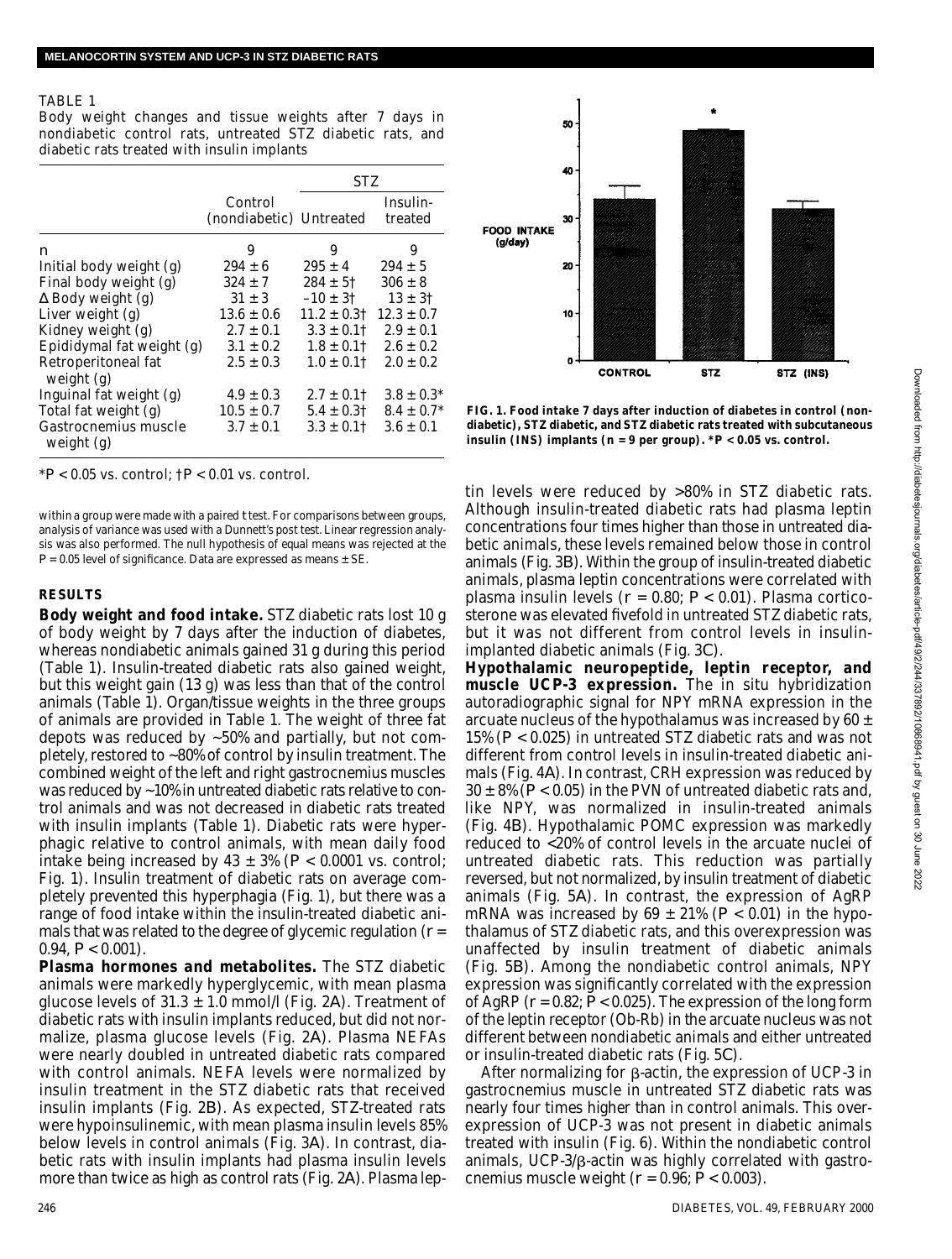

**FIG. 2. Plasma glucose (***A***) and NEFA (***B***) concentrations 7 days after induction of diabetes in control (nondiabetic), STZ diabetic, and STZ diabetic rats treated with subcutaneous insulin (INS) implants (***n* **= 9 per group). \****P* **< 0.05 vs. control; \*\****P* **< 0.05 vs. STZ untreated.**

### **DISCUSSION**

A large body of literature supports the hypothesis that reduced signaling by insulin or leptin, as would occur in untreated diabetes, stimulates feeding behavior via changes in the activity of hypothalamic neuropeptide-containing pathways. To further investigate this hypothesis, we used in situ hybridization to measure effects of uncontrolled diabetes in the presence or absence of insulin treatment on hypothalamic expression of mRNA encoding neuropeptides implicated in the control of food intake in STZ diabetic rats. Consistent with previous reports (17,43–46), we found that uncontrolled diabetes increases NPY mRNA and decreases CRH mRNA levels in rat hypothalamus, responses that provide a potential explanation for increased food intake. A major new finding of this study is that STZ diabetes reduced hypothalamic POMC mRNA levels by 80%, while it increased AgRP gene expression by 60%. The combination of reduced synthesis of MC-4 receptor agonists, such as  $\alpha$ -melanocyte-stimulating hormone ( $\alpha$ -MSH) (contained within the POMC precursor), and increased signaling by the MC-4 receptor antagonist



**FIG. 3. Plasma insulin (***A***), leptin (***B***), and corticosterone (***C***) concentrations 7 days after induction of diabetes in control (nondiabetic), STZ diabetic, and STZ diabetic rats treated with subcutaneous insulin (INS) implants (***n* **= 9 per group for insulin and leptin;** *n* **= 6 per group for corticosterone). \****P* **< 0.05 vs. control; \*\****P* **< 0.05 vs. STZ** untreated.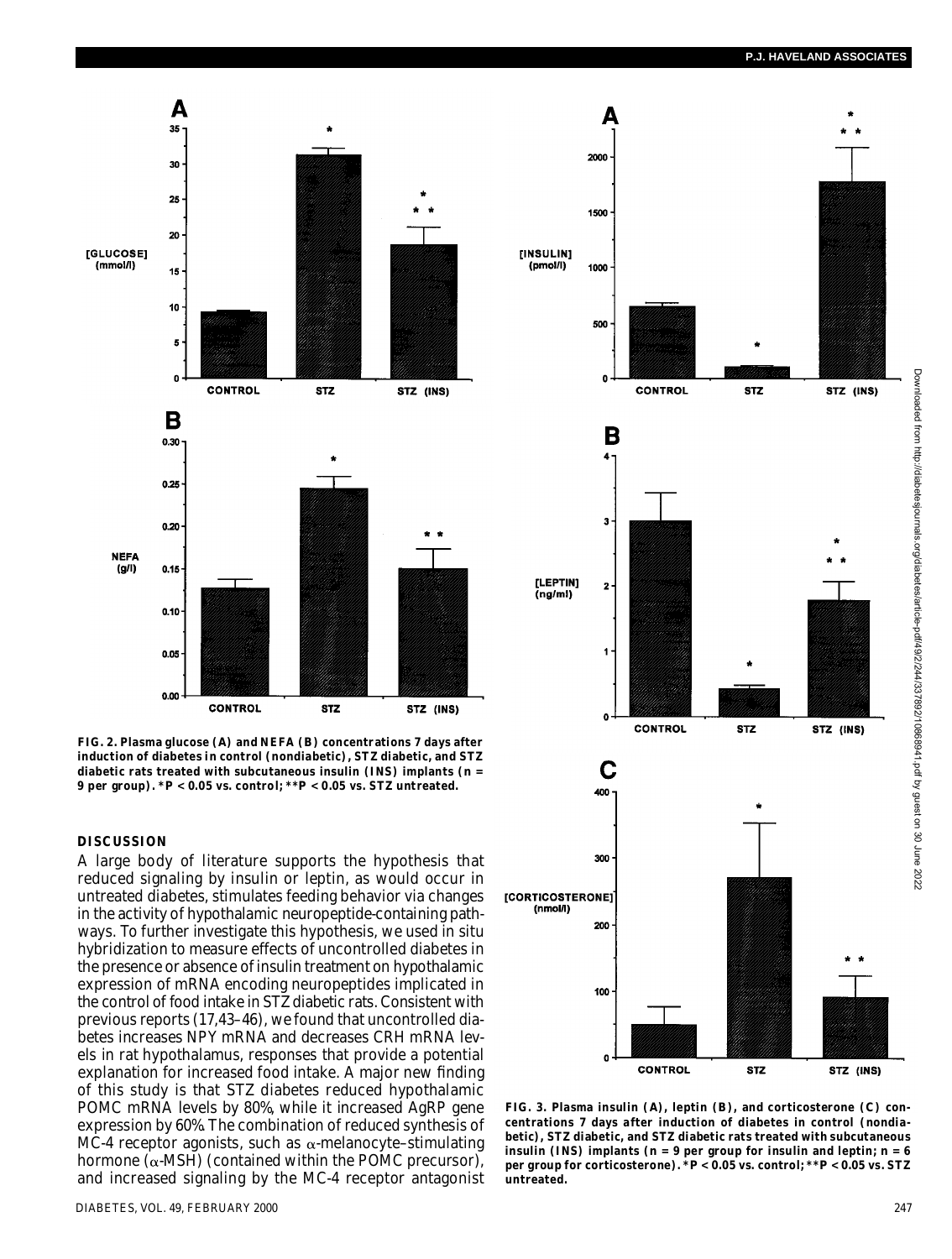

**FIG. 4. Hypothalamic NPY (***A***) and CRH (***B***) expression 7 days after induction of diabetes in control (nondiabetic), STZ diabetic, and STZ diabetic rats treated with subcutaneous insulin (INS) implants presented as a percentage of mean control levels (***n* **= 7–9 per group). \****P* **< 0.05 vs. control.**

AgRP suggests that a marked decrease of melanocortin signaling occurs in the hypothalamus of rats with uncontrolled diabetes. Because genetic POMC deficiency (27) and pharmacological blockade (28) or genetic deletion (29) of MC-4 receptors increase feeding, these responses could potentially play a major role in the pathogenesis of diabetic hyperphagia.

The effect of uncontrolled diabetes to increase food intake may involve reduced insulin delivery to the CNS, since central insulin administration to diabetic rats reduces the hyperphagic response (17). Uncontrolled diabetes also reduces circulating leptin levels (13,14), and this decrease is likely to contribute to diabetic hyperphagia, because replacement of basal plasma leptin levels prevents the onset of hyperphagia in STZ diabetic rats (18). The effect of lowered leptin to increase appetite is supported by reports that genetic leptin deficiency or receptor defects result in hyperphagia and obesity in animals (7) and humans (47,48), and that reductions of circulating leptin are linked to increased sensations of hunger during energy restriction in human subjects (49).



**FIG. 5. Hypothalamic POMC (***A***) and AgRP (***B***) expression and expression of the long form of the leptin receptor (Ob-Rb) (***C***) 7 days after induction of diabetes in control (nondiabetic), STZ diabetic, and STZ diabetic rats treated with subcutaneous insulin (INS) implants presented as a percentage of mean control levels (***n* **= 6–9 per group). \****P* **< 0.05 vs. control; \*\****P* **< 0.05 vs. STZ untreated.**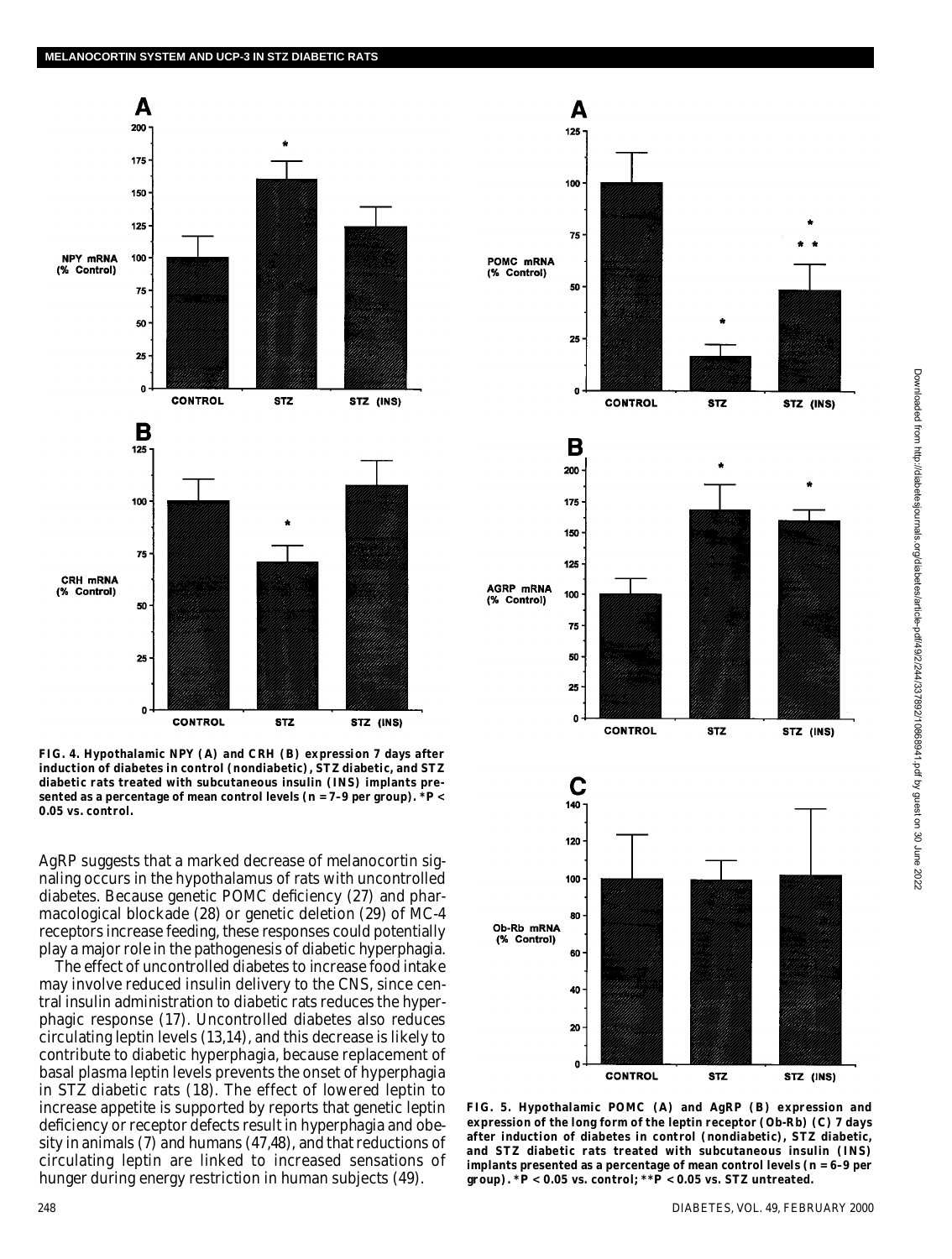

FIG. 6. Expression of UCP-3 normalized to  $\beta$ -actin expression (UCP-3/ **-actin) in gastrocnemius muscle 7 days after the induction of diabetes in control (nondiabetic), STZ diabetic, and STZ diabetic rats treated with subcutaneous insulin (INS) implants presented as a percentage of mean control levels (***n* **= 6 per group). \****P* **< 0.05 vs. control.**

In the current study, insulin was infused via a subcutaneously implanted pellet that slowly releases insulin into the circulation. Despite plasma insulin levels that were elevated compared with nondiabetic animals, the hyperglycemia induced by STZ was only partially normalized in the insulintreated group. This failure to normalize plasma glucose levels is consistent with an important role for hepatic insulin delivery in glucose homeostasis, since subcutaneously administered insulin does not reproduce the preferential increase of insulin concentrations within the hepatic portal vein that occurs when insulin is secreted from the pancreas. In addition, STZ diabetes induces a state of insulin resistance in addition to insulin deficiency such that relatively high insulin levels are needed to restore normal glucose homeostasis (50).

Whatever the mechanism for the failure to normalize hyperglycemia, insulin treatment similarly failed to fully normalize the reduced adipose mass and the marked hypoleptinemia of diabetic rats. Insulin-stimulated glucose uptake and metabolism in adipose tissue, which is a major determinant of leptin synthesis and secretion (16), may therefore have been only partially restored by our insulin treatment regimen. These findings conflict with the complete reversal of diabetic hyperphagia that occurred in the insulintreated group. One possible explanation is that circulating leptin levels must fall to values below those achieved in the insulin-treated group for hyperphagia to occur. Alternatively, the incomplete normalization of plasma leptin levels may have been counterbalanced by an effect of increased insulin signaling in the brain to reduce food intake (5), because circulating insulin levels were elevated well above control values in the insulin-treated animals.

The hypothalamic arcuate nucleus is the only area of the mammalian forebrain that expresses the gene encoding POMC, the melanocortin precursor. POMC neurons in this brain area project to adjacent hypothalamic structures that express MC-4 receptors (51,52), such as the PVN, which is a major area for the control of food intake. In the PVN, synaptic release of  $\alpha$ -MSH, believed to be the principal endogenous ligand for neuronal melanocortin receptors, appears to reduce food intake under physiological conditions. This conclusion is based on the findings that administration of synthetic melanocortin receptor antagonists induces a hyperphagic response (25,26) and on the finding that genetic deletion of POMC (27) or MC-4 receptors leads to a severe form of hyperphagic obesity in mice (29). The potential importance of the melanocortin system to human body weight regulation was emphasized by recent reports that marked obesity occurs in families affected by mutation of genes encoding either POMC (53) or the MC-4 receptor (54,55).

The endogenous MC-4 receptor antagonist AgRP is coexpressed with NPY in neurons of the arcuate nucleus that are adjacent to, but distinct from, POMC neurons (56,57) and are activated in conditions associated with low leptin levels, such as fasting (56,58). Our finding that levels of both NPY and AgRP mRNA were elevated in diabetic animals and were  $g$ highly correlated with one another within nondiabetic control animals supports the hypothesis that the expression of these two neuropeptides is regulated in parallel (56). However, insulin treatment of diabetic rats restored hypothalamic NPY  $\frac{3}{5}$ expression to control levels but did not normalize AgRP expression. Therefore, it is possible that NPY and AgRP<sup>3</sup> expression are differentially regulated by insulin and leptin. In this regard, it is worth noting that whereas fasting typically  $\frac{3}{2}$ increases NPY mRNA levels by two- to threefold, it increases  $\frac{1}{8}$ AqRP mRNA by 18-fold (56). In contrast, uncontrolled diabetes elicited comparable increases of NPY and AgRP mRNA in the arcuate nucleus, suggesting differential regulation of NPY and AgRP expression in the two conditions. Downloaded from http://diabetesjournals.org/diabetes/article-pdf/49/2/244/337892/10868941.pdf by guest on 30 June 2022

Genetic leptin deficiency in ob/ob mice is associated with  $\frac{2}{8}$ reduced arcuate nucleus POMC mRNA levels (30,31) and increased AgRP mRNA levels (58), as well as with hyperphagia (a scenario similar to that observed in STZ diabetes). The  $\frac{8}{9}$ hypothesis that leptin deficiency mediates these hypothalamic  $\frac{3}{9}$ responses is supported by the demonstration that leptin  $\frac{3}{8}$ administration to ob/ob mice increases arcuate nucleus POMC mRNA levels (30,31), that leptin receptors are expressed by  $\frac{8}{90}$ POMC neurons (59), and that leptin administration to fasted  $\frac{3}{2}$ animals increases hypothalamic POMC gene expression (30) while reducing AgRP mRNA levels (60). The effect of uncontrolled diabetes to lower POMC while raising AgRP mRNA lev-  $\frac{\pi}{2}$ els in the hypothalamus can therefore be explained, at least in part, by reduced leptin levels. Consistent with this conclusion,  $\tilde{e}$ we found that insulin treatment of diabetic rats caused proportionately similar increases of plasma leptin and hypothalamic POMC mRNA. However, insulin treatment did not normalize AgRP mRNA levels in diabetic rats, suggesting that factors regulating hypothalamic AgRP gene expression in rats with STZ diabetes differ from those that control expression of POMC. For example, the partial normalization of plasma leptin levels in the insulin-treated group may have been sufficient to increase POMC, but not to decrease AgRP, gene expression. Alternatively, factors in the diabetic milieu that are independent of leptin deficiency may explain the persistent increase of AgRP mRNA in the insulin-treated group.

An important role for reduced melanocortin signaling in the pathogenesis of diabetic hyperphagia is challenged by the observation that food intake was completely normalized by insulin treatment, despite persistently reduced POMC and increased AgRP mRNA levels in the arcuate nucleus. Factors other than reduced melanocortin signaling are therefore likely to contribute to diabetic hyperphagia. A number of pub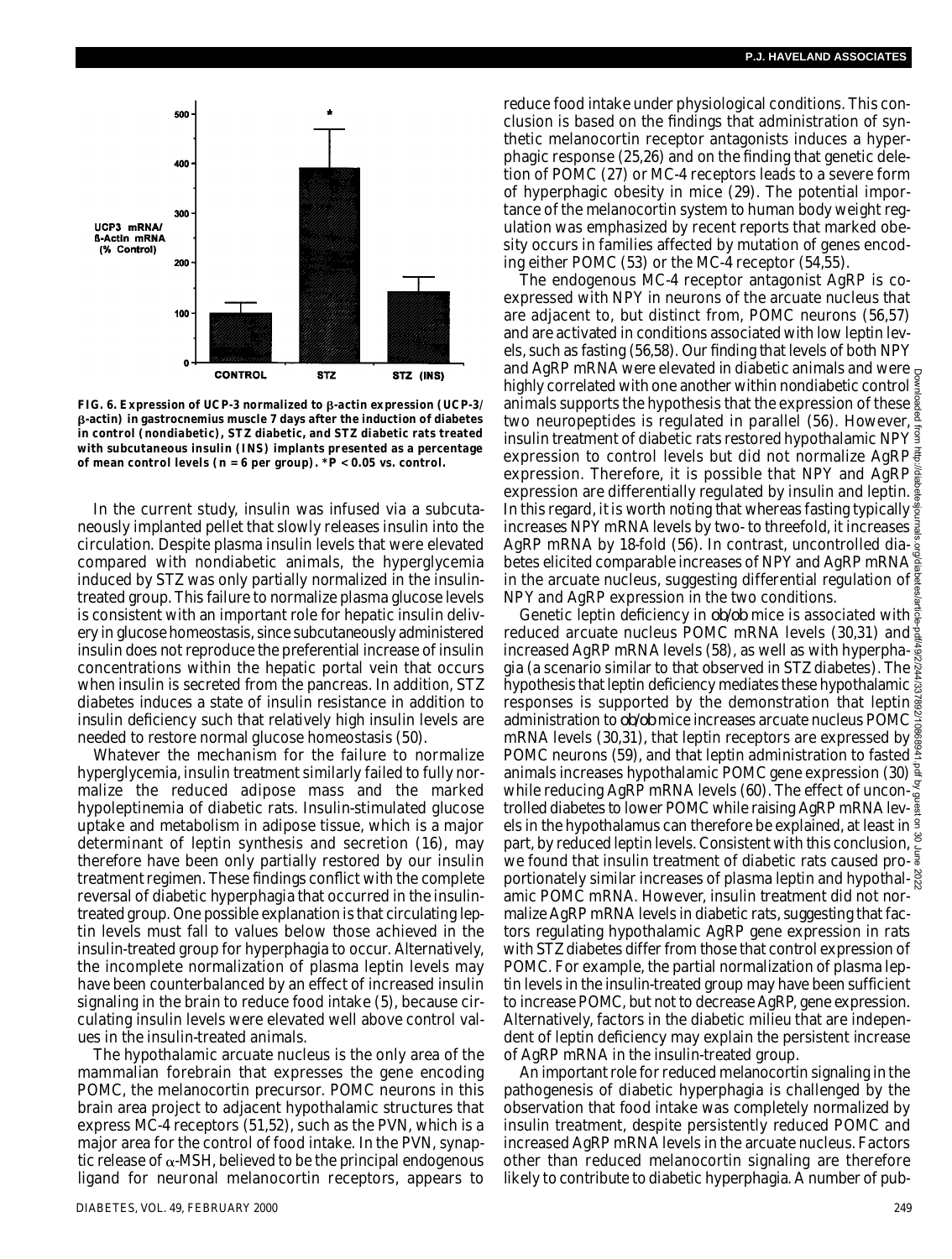lished reports have demonstrated that uncontrolled diabetes is associated with increased NPY mRNA and peptide levels in the arcuate nucleus (17,43–46) and increased NPY peptide levels in the PVN (44). In the current study, we confirmed previous reports that uncontrolled diabetes increases NPY mRNA levels in the arcuate nucleus and that insulin treatment normalizes both the increased NPY gene expression and the hyperphagic response. Correction of increased NPY signaling may therefore play a key role in the ability of insulin treatment to restore food intake to normal levels in diabetic animals.

Because insulin treatment normalized elevated NPY expression despite only a partial restoration of normal leptin levels, it is possible that the relatively high plasma insulin concentration in the insulin-treated group was sufficient to offset the effect of persistently low leptin levels in the regulation of NPY gene expression. In contrast, levels of mRNA encoding the anorectic neuropeptide CRH were reduced in the PVN of the untreated diabetic rats. These findings support the hypothesis that hyperphagia in animals with uncontrolled diabetes arises as a consequence of both increased signaling by hypothalamic mediators that stimulate food intake (e.g., NPY and AgRP) and reduced signaling by peptides that cause anorexia (e.g., melanocortins and CRH). Whereas reduced POMC gene expression was only partially corrected, the decline of CRH mRNA levels in the hypothalamus of diabetic rats was fully normalized by chronic insulin administration. Considering that leptin increases the expression of both POMC and CRH mRNA (22,30,31), low leptin levels may have contributed to reduced hypothalamic CRH gene expression in uncontrolled diabetes. However, uncontrolled diabetes also increases circulating glucocorticoid levels (61,62), and insulin treatment prevents this response (61). Since glucocorticoids inhibit CRH gene expression by negative feedback, the diabetes-induced rise in glucocorticoids that we observed may have lowered CRH gene expression. Indeed, STZ-induced diabetes in the rat does not alter hypothalamic CRH gene expression when adrenalectomy and glucocorticoid replacement are used to match glucocorticoid levels between diabetic and nondiabetic animals (63), suggesting a major role for increased glucocorticoids to mediate the effects of diabetes on CRH gene expression.

One mechanism that does not appear to mediate the effects of uncontrolled diabetes on food intake or hypothalamic neuropeptide expression is a change of leptin sensitivity resulting from alterations in the expression of the leptin receptor (Ob-Rb), since neither diabetes nor insulin treatment affected the expression of mRNA encoding the long form of Ob-Rb in the arcuate nucleus. This result is somewhat surprising given the observations that Ob-Rb expression is upregulated in the arcuate nucleus of ob/ob mice and in the arcuate and ventromedial nuclei of fasted rats and is decreased with exogenous leptin treatment (41). However, our recent report that STZ diabetic rats exhibit normal sensitivity to the anorexic action of exogenous leptin (18) is in agreement with the observation that CNS expression of leptin receptors is not altered in diabetic animals.

Uncontrolled diabetes exerts profound effects on patterns of fuel flux and tissue fuel utilization. For example, resting energy expenditure and muscle fatty acid oxidation (64) are increased in STZ diabetic rats. Growing interest has focused on the role of uncoupling proteins, such as UCP-3 (33,34), as potential mediators of altered metabolic responses in periph-

eral tissues. Although the function of UCP-3 remains to be elucidated, its expression in skeletal muscle, a major site of metabolic fuel utilization, is markedly increased by fasting in rats (35,36), an effect attributable in part to increased circulating NEFA concentrations (36). In the current experiment, we also found marked increases of UCP-3 mRNA in skeletal muscle of diabetic animals, and this effect was completely prevented by insulin treatment. Similar regulation of UCP-3 was recently reported in cardiac muscle of STZ diabetic rats (65). Because our data show that changes in plasma NEFA concentrations paralleled those of UCP-3 mRNA, it is possible that delivery of this energy substrate to muscle exerts direct effects to stimulate UCP-3 expression. Increased energy expenditure associated with partial uncoupling of oxidative phosphorylation in the large mass of skeletal muscle in the body may therefore contribute to the loss of adipose tissue that accompanies uncontrolled diabetes. Thus, the hyperphagia of uncontrolled diabetes is unable to compensate for this increase in energy expenditure. In contrast to the upregulation of UCP-3 reported here, it is worth noting that the brown adipose tissue–specific uncoupling protein UCP-1 is decreased in unregulated STZ diabetes (66,67), an effect that is prevented by insulin administration (66).

It is also possible that changes within the CNS induced by uncontrolled diabetes contribute to altered UCP-3 expression in skeletal muscle. Precedent for this hypothesis is provided by the demonstration that intrahypothalamic infusion of NPY suppresses UCP-1 expression (68), whereas central administration of CRH increases uncoupling activity in brown adipose tissue (29). NPY also modulates insulin-stimulated glucose transport in peripheral tissues, including skeletal muscle (69). Since fasting and uncontrolled diabetes are both accompanied by increased production and release of NPY and AgRP and decreased CRH and POMC expression, it is conceivable that this hypothalamic response alters autonomic outflow (70), which may in turn influence the expression of molecules such as UCP-3 (35,71). Consistent with this idea, we found that hypothalamic NPY expression in the untreated diabetic rats was positively correlated  $(r = 0.99; P < 0.0001)$ , and CRH expression in insulin-treated rats was inversely correlated  $(r = -0.94; P < 0.02)$ , with muscle UCP-3 expression. Further investigation of the role of UCP-3 in muscle energy metabolism and its potential link to hypothalamic neuropeptide signaling is warranted.

In conclusion, uncontrolled diabetes has major effects on the hypothalamic melanocortin system (decreased POMC and increased AgRP expression) that may contribute, in combination with increased NPY and reduced CRH signaling, to hyperphagia characteristic of the diabetic state. The findings are compatible with the hypothesis that deficiencies of insulin and leptin have potent effects on hypothalamic neuropeptide systems involved in energy homeostasis, which may in turn contribute to the marked effects of uncontrolled diabetes on fuel utilization and skeletal muscle UCP-3 gene expression.

## **A C K N O W L E D G M E N T S**

This work was supported by National Institutes of Health Grants DK-50129, DK-35747, DK-28172, DK-52989, DK-12829, DK-17047, T32 DK-07247, and NS-32273; the Research Service of the Department of Veterans Affairs; the U.S. Department of Agriculture; Zymogenetics Corporation, Seattle, WA; the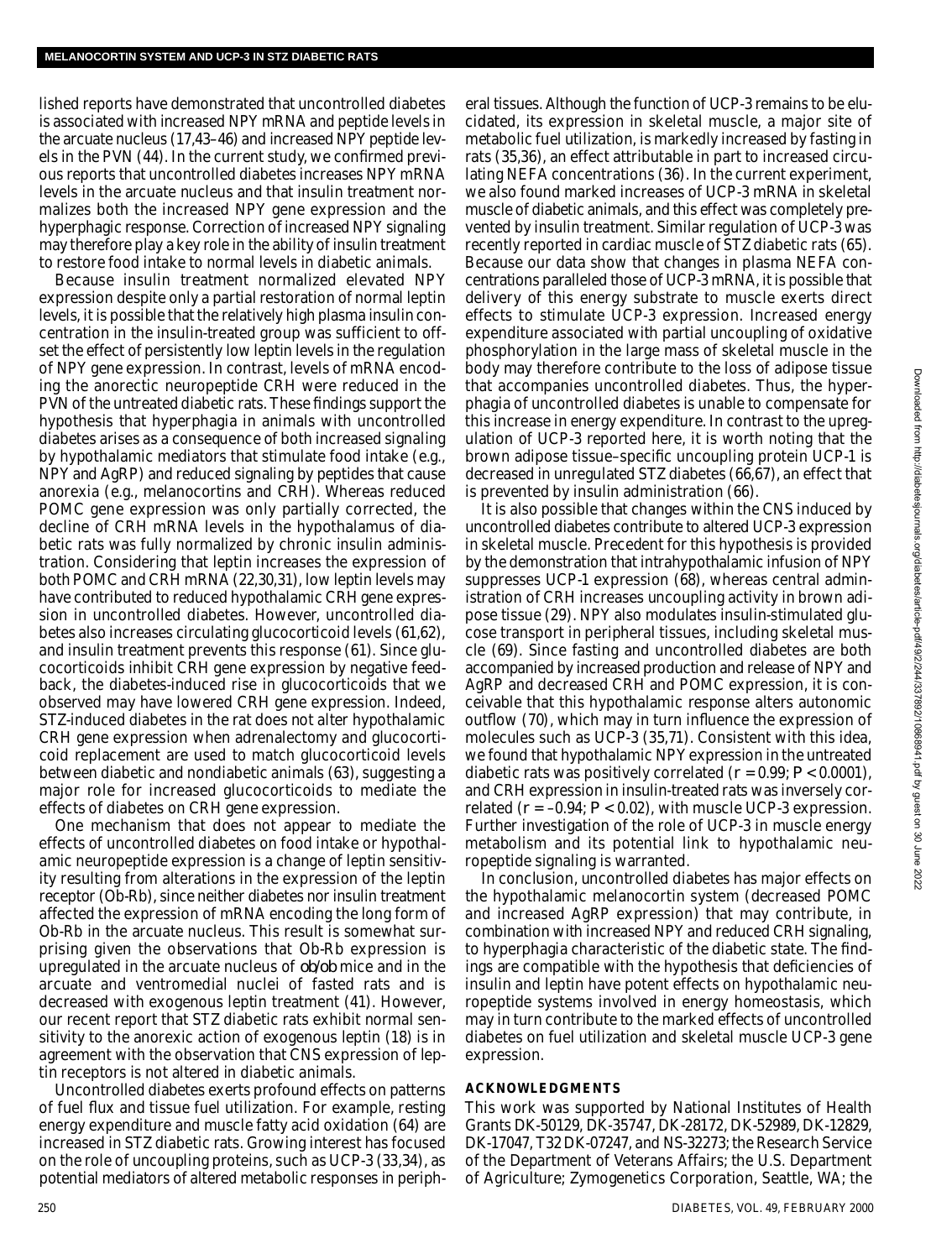Juvenile Diabetes Foundation; and the American Diabetes Association.

The authors would like to acknowledge the expert technical assistance of Kimber Stanhope, Sharon Elliott, Susan Hansen, Vicki Hoagland, Hong Nguyen, and Dina San Juan, and to thank Joe Kuijper and Janet Kramer for technical assistance and thoughtful discussion of this work.

During the review and revision of this manuscript, a paper reporting increases of UCP-2 and UCP-3 expression in skeletal muscle in streptozotocin diabetic rats and the reversal of the overexpression with insulin administration (72) became available on the PubMed database (National Library of Medicine).

## **R E F E R E N C E S**

- 1 .Kumaresan P, Turner CW: Effect of alloxan on feed consumption and on replacement therapy with graded levels of insulin in rats. *Proc Soc Exp Biol M e d* 122:526–527, 1966
- 2 . Boothe DA: Characteristics of feeding during streptozotocin-induced diabetes in the rat. *J Comp Physiol Psych* 2:1238–1240, 1972
- 3 . Havel RJ: Caloric homeostasis and disorders of fuel transport. *N Engl J Med* 287:1186–1192, 1972
- 4 . Randle PJ: Regulatory interactions between lipids and carbohydrates: the glucose fatty acid cycle after 35 years. *Diabetes Metab Rev* 14:263–283, 1998
- 5 . Woods SC, Chavez M, Park CR, Riedy C, Kaiyala K, Richardson RD, Figlewicz DP, Schwartz MW, Porte D, Seeley RJ: The evaluation of insulin as a metabolic signal influencing behavior via the brain. Neurosci Biobehav Rev 20:139-144, 1996
- 6 . Friedman JM, Halaas JL: Leptin and the regulation of body weight in mammals. *N a t u r e* 395:763–770, 1998
- 7 . Havel PJ: Mechanisms regulating leptin production and action: implications for control of energy balance. *Am J Clin Nutr* 70:305–306, 1999
- 8 .Considine RV, Sinha MK, Heiman ML, Kriauciunas A, Stephens TW, Nyce MR, Ohannesian JP, Marco CC, McKee LJ, Bauer TL, Caro JF: Serum immunoreactive-leptin concentrations in normal-weight and obese humans *New Engl J Med* 334:292–295, 1996
- 9 . Havel PJ, Kasim-Karakas S, Mueller WM, Johnson PR, Gingerich RL, Stern JS: Relationship of plasma leptin to plasma insulin and adiposity in normal weight and overweight women: effects of dietary fat content and sustained weight loss. *J Clin Endocrinol Metab* 81:4406–4413, 1996
- 10. Weigle DS, Duell PB, Connor WE, Steiner RA, Soules MR, Kuijper JL: Effect of fasting, refeeding, and dietary fat restriction on plasma leptin levels. *J Clin Endocrinol Metab* 82:561–565, 1997
- 11. Dubuc GR Phinney SD, Stern JS, Havel PJ: Changes of serum leptin and endocrine and metabolic parameters after 7 days energy restriction in men and women. Metabolism 47:429-434, 1998
- 12. Havel, PJ, Townsend R, Chaump L, Teff K: High fat meals reduce 24 h circulating leptin concentrations in women. *Diabetes* 48:334–341, 1999
- 13. Havel PJ, Uriu-Hare JY, Liu T, Stanhope KL, Stern JS, Keen CL, Ahren B: Rapid and marked decreases of circulating leptin in streptozotocin diabetic rats: reversal by insulin. *Am J Physiol* 274:R1482–R1491, 1998
- 14. Sivitz WI, Walsh S, Morgan D, Donohue P, Haynes W, Leibel RL: Plasma leptin in diabetic and insulin-treated diabetic and normal rats. Metabolism 47:584-591, 1998
- 15. Saad MF, Khan A, Sharma A, Michael R, Riad-Gabriel MG, Boyadjian R, Jinagouda SD, Steil GM, Kadmar V: Physiological insulinemia acutely modulates plasma leptin. Diabetes 47:544-549, 1998
- 16. Mueller WM, Gregoire F, Stanhope KL, Mobbs CV, Mizuno TM, Warden CH, Stern JS, Havel PJ: Evidence that glucose metabolism regulates leptin secretion from cultured adipocytes. *Endocrinology* 139:551–558, 1998
- 17. Sipols AJ, Baskin DG, Schwartz MW: Effect of intracerebroventricular insulin infusion on diabetic hyperphagia and hypothalamic neuropeptide gene expression. Diabetes 44:147-151, 1995
- 18. Sindelar D, Havel P, Seeley R, Wilkinson C, Woods S, Schwartz M: Low plasma leptin levels contribute to diabetic hyperphagia in rats. Diabetes 48:1275-1280, 1999
- 19. Flier J, Maratos-Flier E: Obesity and the hypothalamus: novel peptides for new pathways. *Cell* 92:437–440, 1998
- 20. Woods S, Seeley R, Porte DJ, Schwartz M: Signals that regulate food intake and energy homeostasis. Science 280:1378-1383, 1998
- . Schwartz MW, Sipols AJ, Marks JL, Sanacora G, White JD, Scheurink A, Kahn SE, Baskin DG, Woods SC, Figlewicz DP: Inhibition of hypothalamic neu-

ropeptide Y gene expression by insulin. *Endocrinology* 130:3608–3616, 1992 22. Schwartz MW, Seeley RJ, Campfield LA, Burn P, Baskin DG: Identification of

- targets of leptin action in rat hypothalamus. *J Clin Invest* 98:1101–1106, 1996 23. Uehara Y, Shimizu H, Ohtani K, Sato N, Mori M: Hypothalamic corticotropinreleasing hormone is a mediator of the anorexigenic effect of leptin. Diabetes 47:890–893, 1998
- 24. Rohner-Jeanrenaud F, Walker CD, Greco-Perotto R, Jeanrenaud B: Central corticotropin-releasing factor administration prevents the excessive body weight gain of genetically obese (fa/fa) rats. *Endocrinology* 124:733-739, 1989
- 25. Fan W, Boston B, Kesterson R, Hruby V, Cone R: Role of melanocortinergic neurons in feeding and the agouti obesity syndrome. Nature 385:165-168, 1997
- 26. Grill H, Ginsberg A, Seeley R, Kaplan J: Brainstem application of melanocortin receptor ligands produces long-lasting effects on feeding and body weight. *J N e u r o s c i* 18:10128–10135, 1998
- 27. Yaswen L, Diehl N, Brennan MB, Hochgeschwender U: Obesity in the mouse model of pro-opiomelanocortin deficiency responds to peripheral melanocortin. *Nat Med* 5:1066–1070, 1999
- 28. Cone R, Lu D, Koppula S, Vage DI, Klungland H, Boston B, Chen W, Orth DN, Pouton C, Kesterson RA: The melanocortin receptors: agonists, antagonists, and the hormonal control of pigmentation. Recent Prog Horm Res 51:287–318, §<br>2 and the hormonal control of pigmentation. Recent Prog Horm Res 51:287–318, 1996
- 29. Huszar D, Lynch C, Fairchild-Huntress V, Dunmore JH, Fang Q, Berkemeier & LR, Gu W, Kesterson RA, Boston BA, Cone RD, Smith FJ, Campfield LA, Burn P, Lee F: Targeted disruption of the melanocortin-4 receptor results in obesity in mice. *Cell* 88:131–141, 1997
- 3 0 . Schwartz M, Seeley R, Woods S, Weigle DS, Campfield LA, Burn P, Baskin DG: Leptin increases hypothalamic proopiomelanocortin (POMC) mRNA expression in the rostral arcuate nucleus. Diabetes 46:2119-2123, 1997
- 31. Mizuno TM, Kleopoulos SP, Bergen HT, Roberts JL, Priest CA, Mobbs CV: Hypothalamic pro-opiomelanocortin mRNA is reduced by fasting in ob/ob and  $\frac{3}{8}$ db/db mice, but is stimulated by leptin. Diabetes 47:294-297, 1998
- 32. Shutter J, Graham M, Kinsey A, Scully S, Luthy R, Stark K: Hypothalamic expression of ART, a novel gene related to agouti, is up-regulated in obese and diabetic mutant mice. *Genes Dev* 11:593–602, 1997
- 33. Vidal Puig A, Solanes G, Grujic D, Flier JS, Lowell BB: UCP3: an uncoupling  $\frac{8}{9}$ protein homologue expressed preferentially and abundantly in skeletal muscle and brown adipose tissue. *Biochem Biophys Res Comm* 235:79–82, 1997
- 3 4 . Boss O, Samee S, Paloni-Giacobino A, Rossier C, Dulloo A, Seydoux J, Muzzin P, Giacobino J-P: Uncoupling protein-3: a new member of the mitochondrial carrier family with tissue-specific expression. *FEBS Lett* 408:39–42, 1997
- 35. Gong D, He Y, Karas M, Reitman M: Uncoupling protein-3 is a mediator of thermogenesis regulated by thyroid hormone, 3-adrenergic agonists, and leptin. *J Biol Chem* 272:24129–24132, 1997
- 36. Weigle DS, Schwartz MW, Selfridge LE, Seeley RJ, Cummings DE, Havel PJ,  $\frac{1}{8}$ Kuijper JL: Elevated free fatty acids induce uncoupling protein 3 expression  $\frac{8}{5}$ in muscle. *Diabetes* 47:298–302, 1998
- 37. Ahren B, Stern JS, Gingerich RL, Curry DL, Havel PJ: Glucagon secretory responses to hypoglycemia, adrenaline, and carbachol in streptozotocin diabetic rats. *Acta Physiol Scand* 155:215–221, 1995
- Bette Fars. Acta Thysion Scand 155.215–221, 1993<br>38. Landt M, Gingerich RL, Havel PJ, Mueller WM, Schoner B, Hale JE, Heiman ML: Radioimmunoassay of rat leptin: sexual dimorphism reversed from humans. *Clin Chem* 44:565–570, 1998
- 39. Wilkinson C, Shinsako J, Dallman MF: Return of pituitary-adrenal function after  $\frac{5}{8}$ adrenal enucleation or transplantation: diurnal rhythms and responses to  $\frac{8}{6}$ ether. Endocrinology 109:162-169, 1981 Downloaded from http://diabetesjournals.org/diabetes/article-pdf/49/2/244/337892/10868941.pdf by guest on 30 June 2022
- 40. Dallman MF: Viewing the ventromedial hypothalamus from the adrenal gland. *Am J Physiol* 246:R1–R12, 1984
- 4 1 . Baskin DG, Seeley RJ, Kuijper JL, Lok S, Weigle DS, Erickson JC, Palmiter RD, Schwartz MW: Increased expression of mRNA for the long form of the leptin receptor in the hypothalamus is associated with leptin hypersensitivity and fasting. Diabetes 47:538-543, 1998
- 42. Baskin DG, Breininger JF, Schwartz MW: Leptin receptor mRNA identifies a subpopulation of neuropeptide Y neurons activated by fasting in rat hypothalamus. *Diabetes* 48:828–833, 1999
- 43. White JD, Olchovsky D, Kershaw M, Berelowitz M: Increased hypothalamic content of preproneuropeptide-Y messenger ribonucleic acid in streptozotocindiabetic rats. *Endocrinology* 126:765–772, 1990
- 44. Sahu A, Sninsky CA, Kalra PS, Kalra SP: Neuropeptide Y concentration in microdissected hypothalamic regions and *in vitro* release from the medial basal hypothalamus-preoptic area of streptozotocin-diabetic rats with and without insulin substitution therapy. Endocrinology 126:192-198, 1990
- 45. McKibbin PE, McCarthy HD, Shaw P, Williams G: Insulin deficiency is a specific stimulus to hypothalamic neuropeptide Y: a comparison of the effects of insulin replacement and food restriction in streptozotocin-diabetic rats. Pep *tides* 13:721–727, 1992